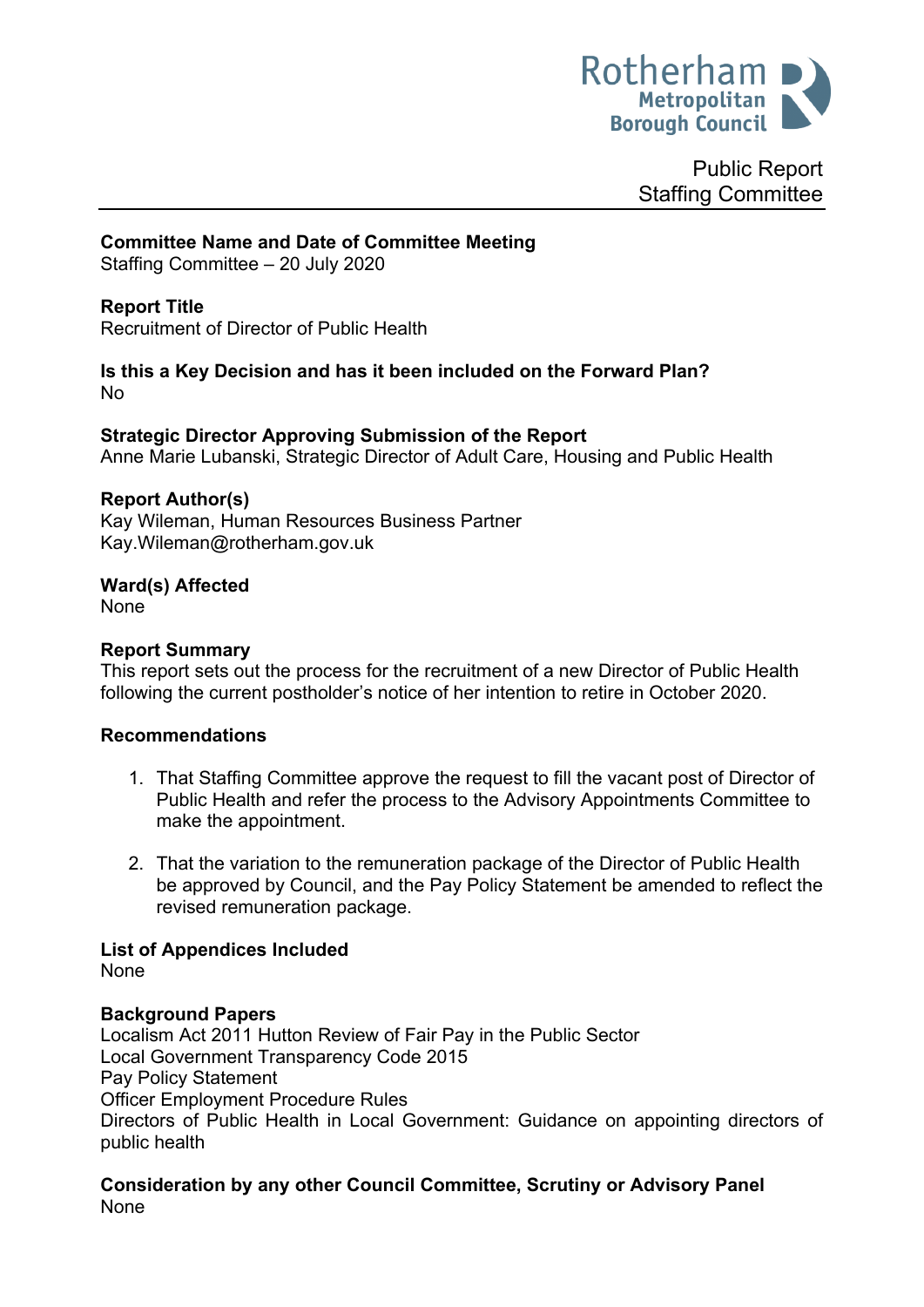**Council Approval Required** Yes

**Exempt from the Press and Public** No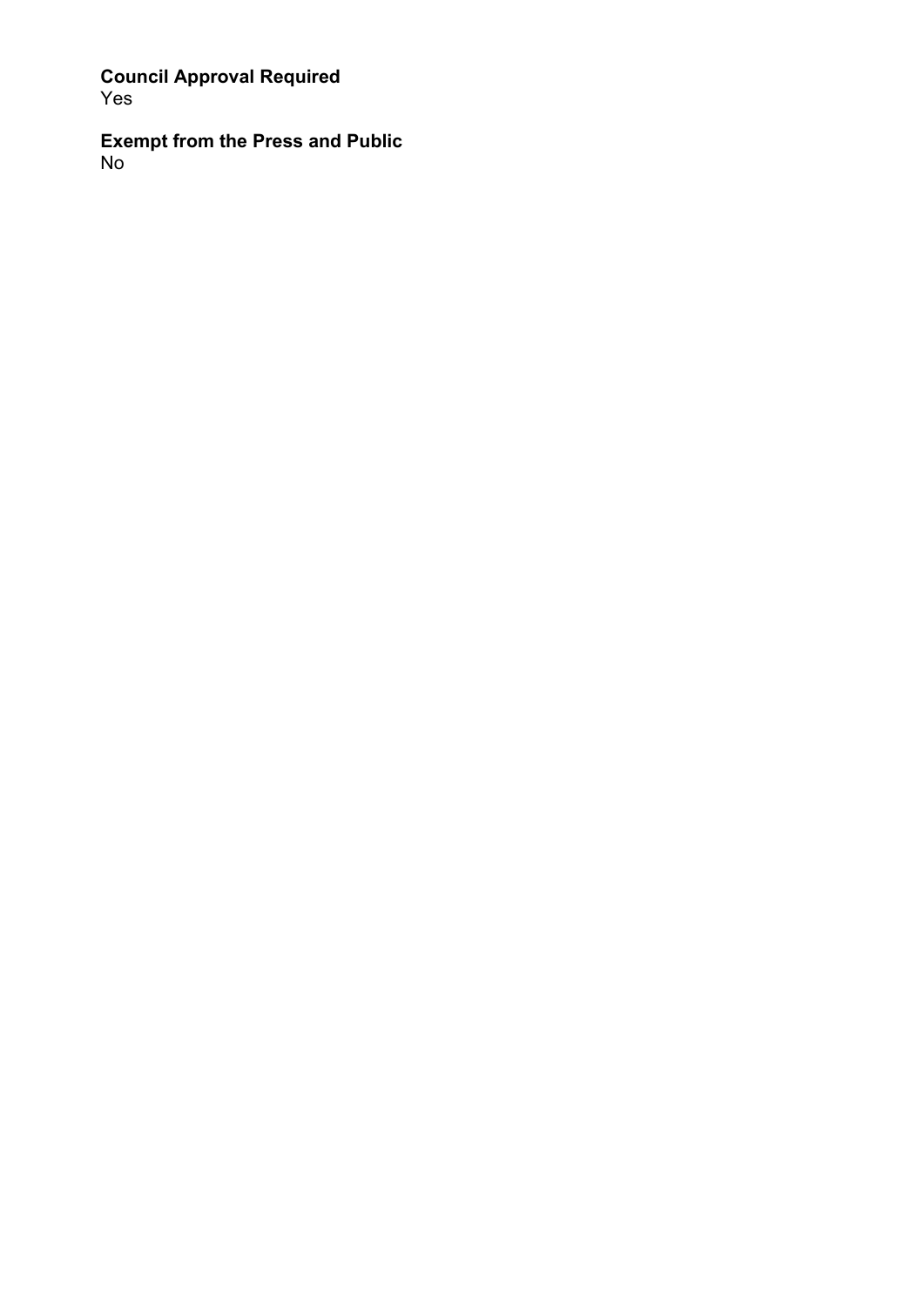# **Recruitment of Director of Public Health**

## **1. Background**

- 1.1 The current Director of Public Health has submitted their written resignation confirming their intention to retire at the end of October 2020.
- 1.2 Formal arrangements need to be made to fill the post on a permanent basis.

## **2. Key Issues**

- 2.1 Staffing Committee is asked to give their approval to recruit a replacement for the Director of Public Health position which is a statutory function under the Health and Social Care Act. The Act sets out that each local authority must, acting jointly with the Secretary of State for Health, appoint an individual responsible for its public health functions. The postholder will continue to lead the public health team and sit under the Adult Care Housing and Public Health Directorate.
- 2.2 As per the Officer Employment Procedure Rules; Code of Conduct and Public Health England's guidance on appointing Directors of Public Health, if approval is given by Staffing Committee to fill the vacant post, plans will immediately begin for attraction and selection, led by the Advisory Appointments Committee. The Advisory Appointments Committee shall be comprised of:
	- *Leader of the Council*
	- *Relevant Cabinet Member*
	- *Leader of the Opposition*
	- an external professional assessor, appointed after consultation with the Faculty of Public Health;
	- the chief executive (or nominated deputy);
	- senior local NHS representation:
	- PHE regional director, or another senior professionally qualified member of PHE acting on their behalf; and
	- (in the case of appointments to posts which have teaching or research commitments), a professional member nominated after consultation with the relevant university.

It is intended to complete recruitment activity by September 2020.

2.3 Based on a three month notice period, it is expected that the successful candidate would take up post during December 2020, which may mean the post would be vacant for up to 6-8 weeks, although the current postholder has offered to extend their notice to a mutually agreed exit date.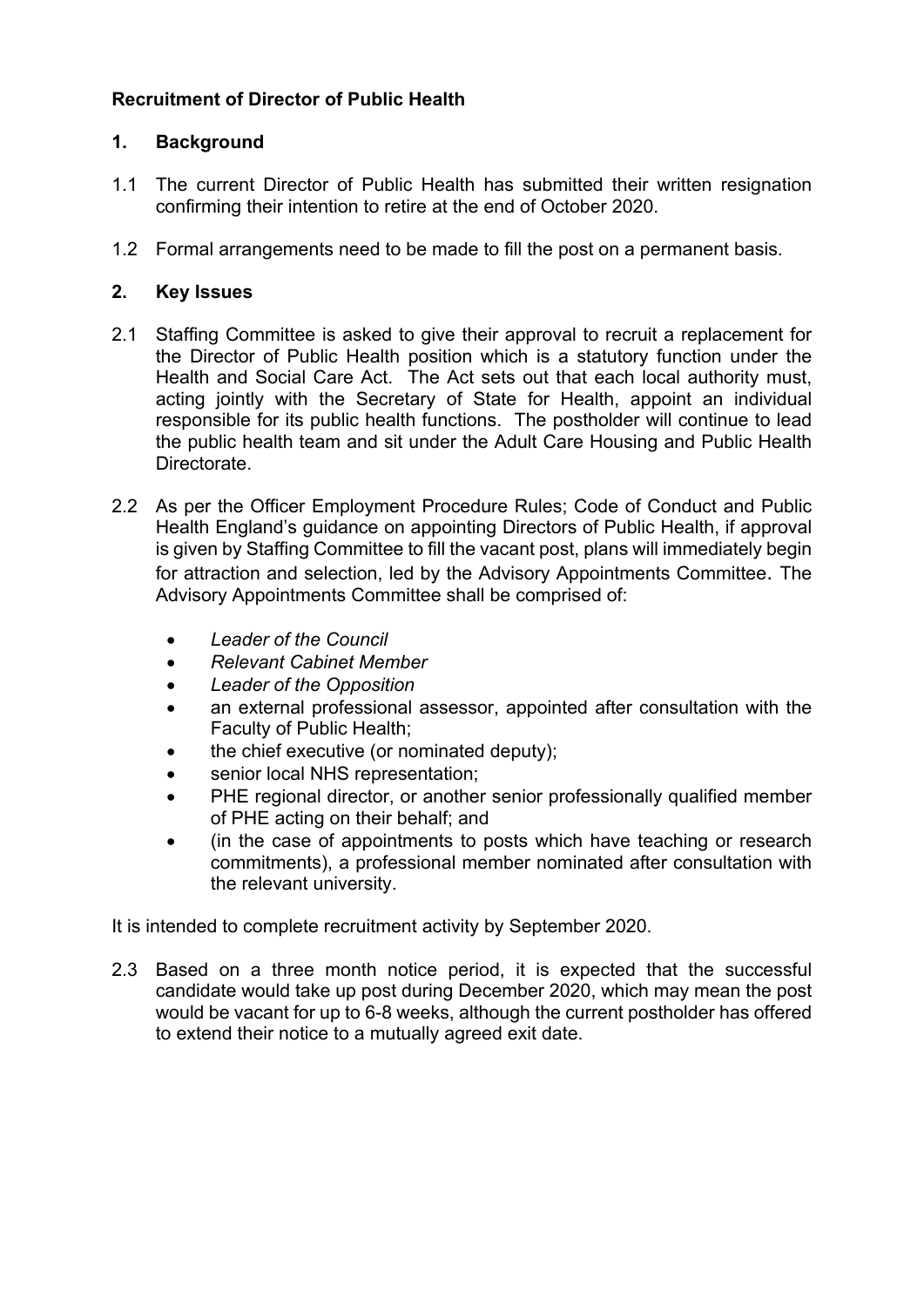- 2.4 In 2014, Commissioners agreed that in order to compete for the recruitment and retention of relevant qualified candidates, either medically qualified or not, that the job had the salary of an Assistant Director of £87,791 and a market supplement of between £9,000 to £20,000 dependant on qualification and experience to take the pay up to a similar amount that the appointee would receive on NHS pay rates. It is proposed that this formula is continued to be used.
- 2.5 The current package for the Director of Public Health post is currently £100,825, consisting of £87,791 Assistant Director salary and a market supplement of £13,034.
- 2.6 During the response to COVID-19 a modified recruitment protocol has been agreed and will be utilised if required, including the option to conduct the assessment stages of the recruitment process virtually.

## **3. Options considered and recommended proposal**

3.1 Due to the statutory function of this post, the only viable option is to recruit on a permanent basis and minimise the impact of the post being vacant, if the current postholder is not able to extend their notice.

## **4. Consultation**

4.1 Consultation has taken place with the Chief Executive and Leader of the Council.

## **5. Timetable and Accountability for Implementing this Decision**

- 5.1 As per the Pay Policy Statement, Staffing Committee make recommendations to Council in relation to decisions affecting the remuneration of any post whose remuneration is or is proposed to be or would become £100,000 per annum or above.
- 5.2 Based on current plans and the requirement to have the new Director of Public Health in post prior to the end of the current postholders notice period, the post will be advertised for a period of four weeks from mid-July with assessment centre and final interview panels completed by early September.

## **6. Financial and Procurement Implications**

6.1 The Director of Public Health post is funded within the Public Health budget and is therefore part of the Council's existing budget and financial plans. The proposed post salary is up to £107,791 per annum including the market supplement, however total cost of the post is £139,920 including on-costs. Based on the current planned departure date of the current postholder, the timing of the recruitment could leave the post vacant for at least one month, providing a saving of around £11,000. The post will incur recruitment costs, these are estimated to be between £15-20k which could be partially offset by the saving arising during the time that the post is vacant. Should the current postholder not leave until the appointee commences then there will be no salary savings to contribute to the recruitment costs and these will need to be managed within the overall Public Health budget.